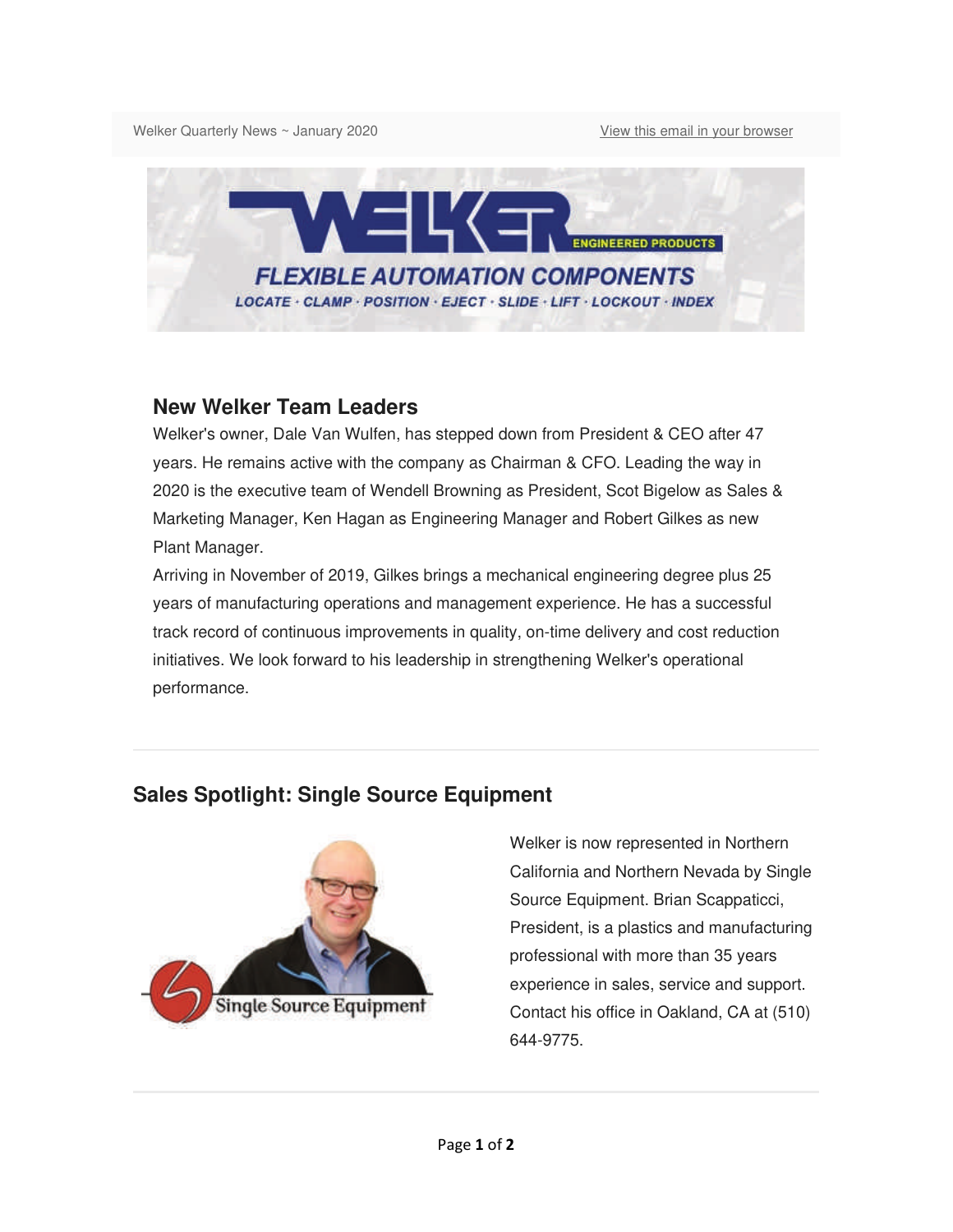# **Upcoming Events**

**IMTS 2020**: Welker will be in Chicago September 14-19, exhibiting at the International Manufacturing Technology Show, Americas' Largest Manufacturing Show. Booth #121164 is located in the East Building, Level 2.

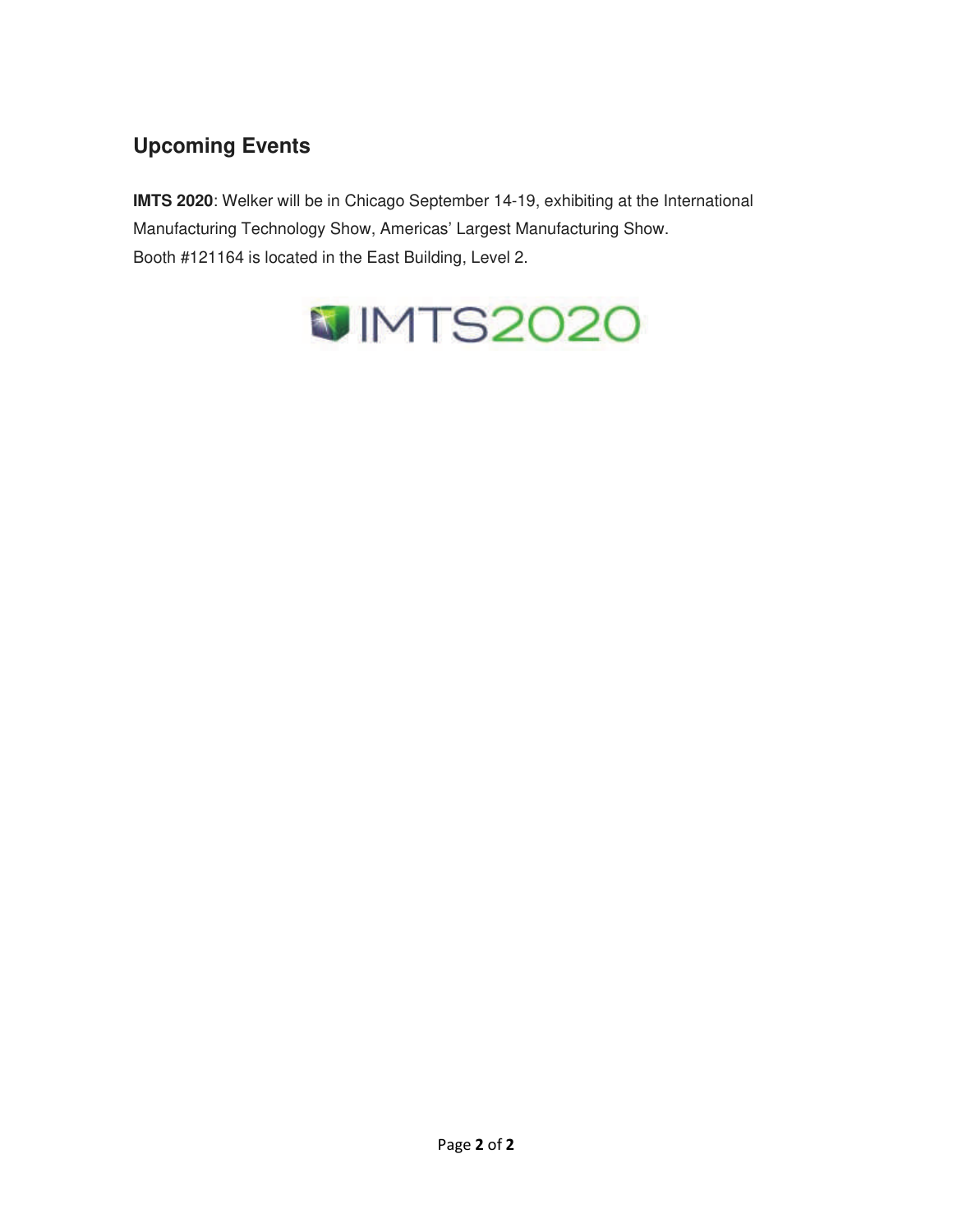

### **New Product: Z Switch**

Welker is pleased to announce the Z World Switch, an economical option now available on many standard products. The Z switch is an inductive sensor for use in harsh environments, such as direct- and alternating-field welding systems. Chicklet-style sensors mount internally and offer a choice of extend or retract positioning. M12 4-pin DC connector, PNP (NO). For more info visit http://www.welkerproducts.com/switches.php



#### **New Manufacturer Reps**

Welker welcomes new reps to the Sales team: Clamping Technology in South Africa, and Left Coast Tool & Supply in Southern California. Clamping Technology has offices located in Gauteng and the Eastern Cape. For contact info visit www.clampingtechnology.co.za Left Coast Tool & Supply is located in Costa Mesa, CA. Larry Mikita can be reached at (949) 887-0153.

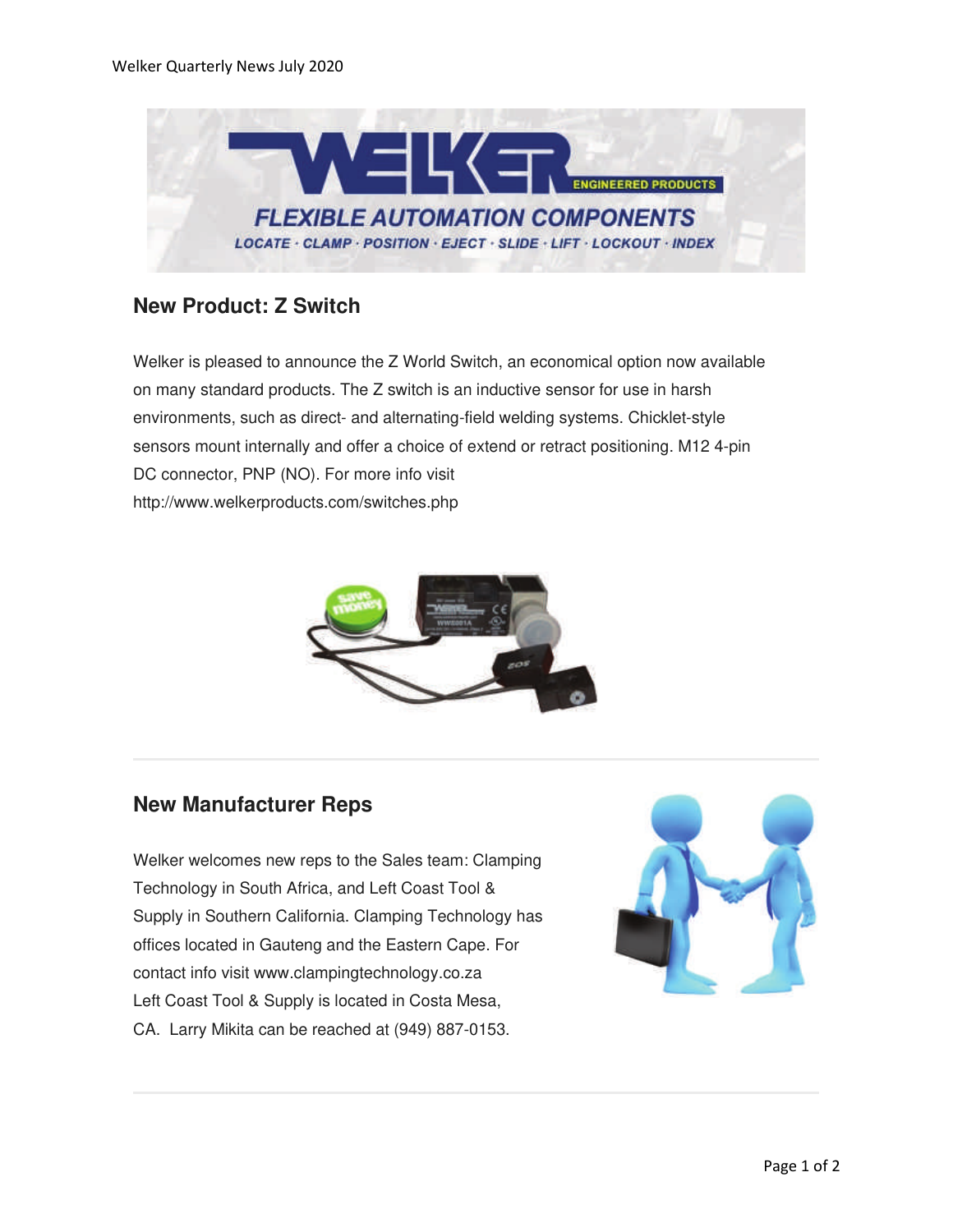### **Trade Show Update**

IMTS has been cancelled for 2020 due to COVID-19.

Welker will be exhibiting in 2021 at Automate and Fabtech. Automate is returning to Michigan, held in Detroit, May 17-20. Fabtech will be in Chicago, September 13-16. Stay tuned for show updates and booth locations.

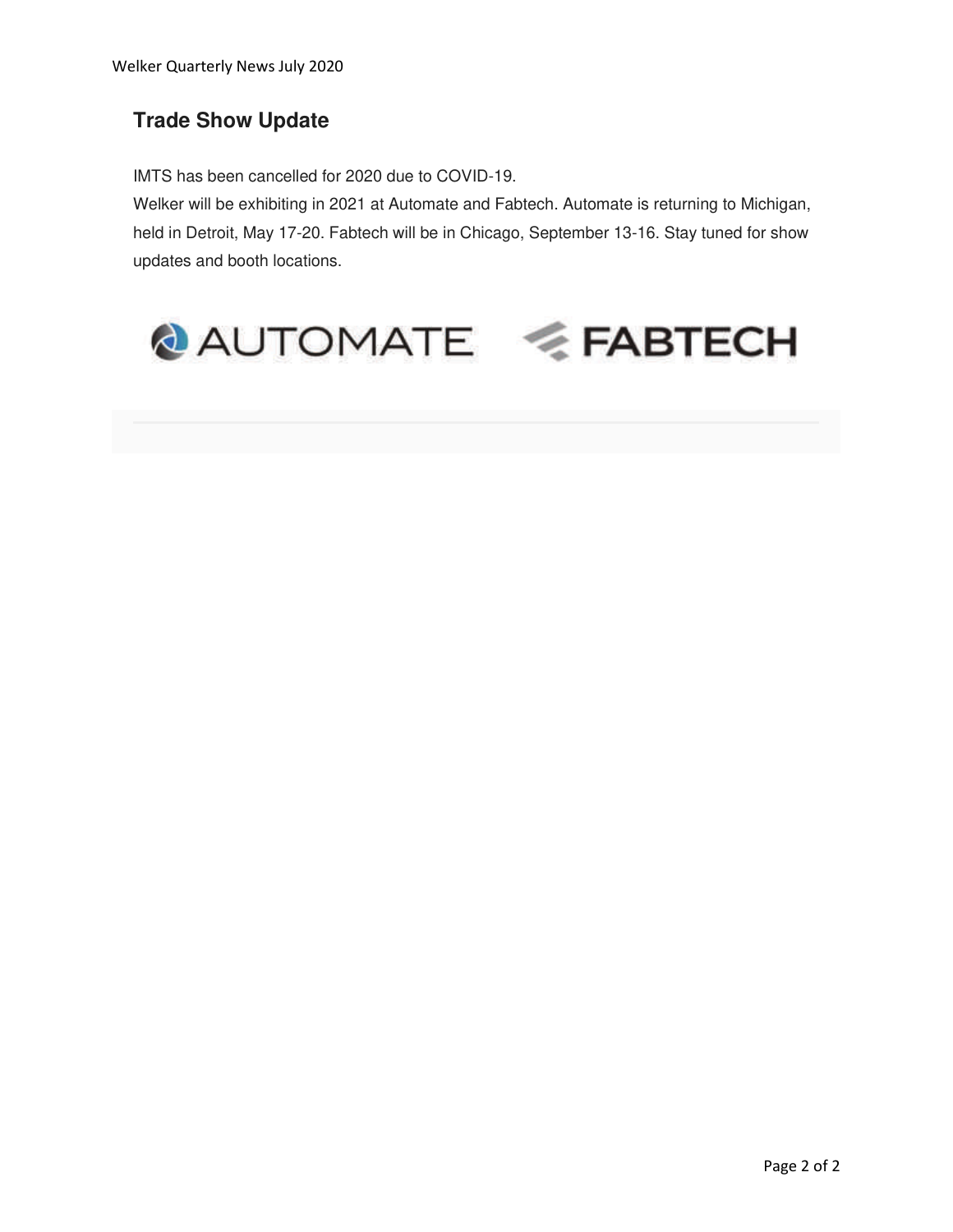

**In this Issue: New Pass-Thru Ground Block & Manual Bull Pin Option Sales Spotlight: New Manufacturer Reps Product Assistance**

#### **New Pass-Thru Ground Block**

The S03013 is a compact, spring actuated ground block that can be mounted directly to tooling. Pass-thru design moves cable away from contact face. Center rod is electrically insulated from mounting block. Improves weld quality by providing consistent ground. Choice of four Class 2 copper swivel head styles. More info visit https://www.welkerproducts.com/groundblock.php



### **New Bull Pin Option**

A manual hand wheel option is now available for the HP5 Bull Pin. Anti-rotate rotate design is ideal for manual & prototype builds and CMM rooms. An ACME lead screw is used in place of standard pneumatic or hydraulic cylinder. Get the latest HP5 catalog here https://www.welkerproducts.com/shotpins.php